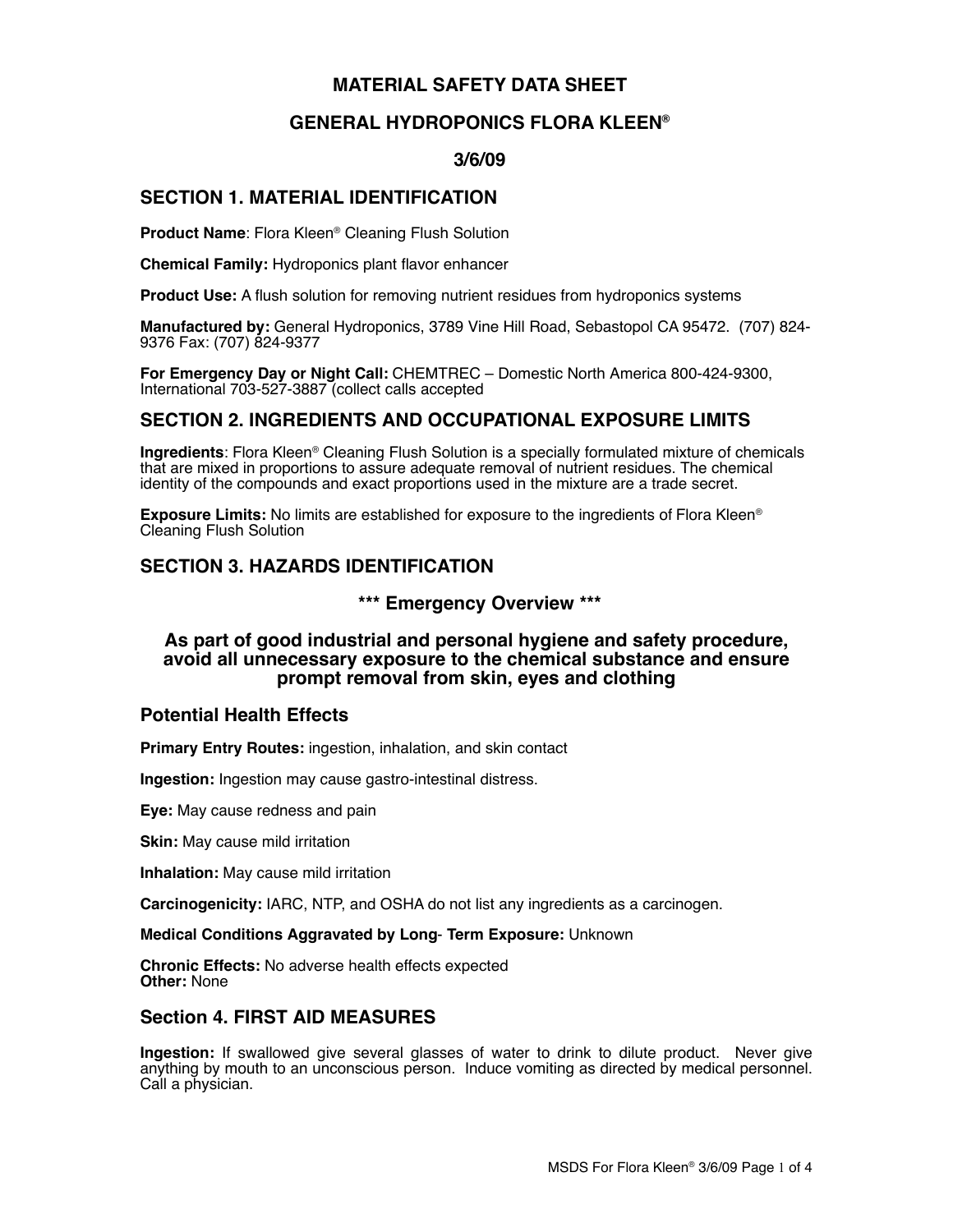**Inhalation:** Remove exposed person to fresh air and support breathing, if necessary. Consult a physician if respiratory distress continues.

**Eye Contact:** Do not allow victim to rub or keep eyes tightly shut. Gently lift eyelids and flush immediately and continuously with flooding amounts of water for at least 15 minutes. Consult a physician or ophthalmologist if pain or irritation develops.

**Skin Contact:** Wash exposed area with mild soap and water. For reddened or blistered skin, consult a physician.

**After first aid:** Get appropriate community medical support.

#### **SECTION 5. FIRE AND EXPLOSION DATA**

**Flammability Classification:** Flora Kleen® Cleaning Flush Solution is not combustible.

**Flash Point:** Unknown

**Auto-ignition Temperature:** Unknown

**LEL:** Unknown

**Burning Rate**: Unknown

**Extinguishing Media:** Use dry chemical, carbon dioxide, water spray, fog, or foam.

**Unusual Fire or Explosion Hazards:** Container may explode in heat of fire.

**Hazardous Combustion Products:** Can decompose explosively in a fire

**Special information:** Because fire may produce toxic thermal decomposition products, wear a self-contained breathing apparatus (SCBA) with a full-face piece.

## **SECTION 6. ACCIDENTAL RELEASE MEASURES**

**Spill/Leak Procedures:** Spills should be wiped up with absorbent materials, or mopped up carefully and held for reclamation or disposal.

**Regulatory Requirements:** Avoid infiltration of the undiluted product into drains, surface water, groundwater, and soil.

#### **SECTION 7. HANDLING AND STORAGE**

**Storage:** Keep product in sealed container when not in use.

**Handling Precautions:** Avoid ingestion, skin contact, eye contact, and inhalation

**Storage Requirements:** Keep in tightly closed containers in a cool, dry, ventilated area.

**Regulatory Requirements:** Follow applicable OSHA regulations.

#### **SECTION 8. EXPOSURE CONTROLS / PERSONAL PROTECTION**

**Airborne Exposure Limits:** None established

**Ventilation:** Provide general or local exhaust ventilation.

**Administrative Controls:** Avoid direct contact with the product.

**Respiratory Protection:** If this product is used as directed, respiratory protection is not required. Seek professional advice prior to respirator selection and use. Follow OSHA respirator regulations (29 CFR 1910.134) and, if necessary, wear a MSHA/ NIOSH-approved respirator. If respirators are used, OSHA requires a written respiratory protection program that includes, at least: medical certification, training, fit testing, periodic environmental monitoring, maintenance, inspection, cleaning, and convenient, sanitary storage areas.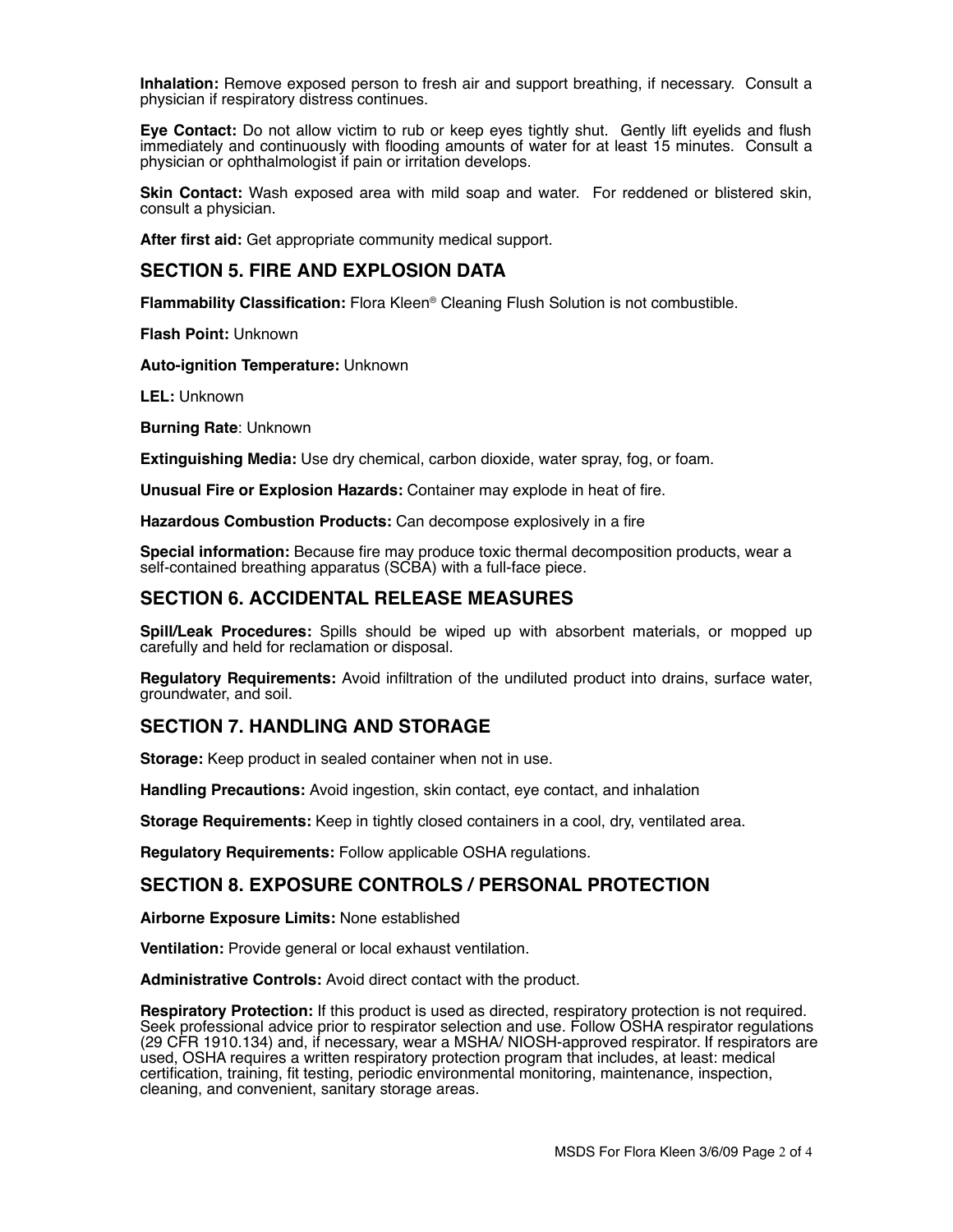**Eye Protection:** Flora Kleen® Cleaning Flush Solution, protective eyewear, or goggles should be worn per OSHA regulations (29 CFR 1910.134). Contact lenses pose a special hazard. Soft lenses may absorb irritants, and all contact lenses concentrate irritants. Particles may adhere to contact lenses and cause corneal damage.

**Protective Clothing:** Wear impervious protective clothing when the possibility of skin or clothing contamination may exist. Wear neoprene or nitrile gloves when directly handling the product.

**Safety Stations:** Eye wash stations, quick drench showers, and washing facilities should be readily accessible to workers handling large quantities of Flora Kleen® Cleaning Flush Solution.

**Contaminated Equipment:** Remove this material from shoes and equipment. Launder contaminated clothing before wearing.

**Comments:** Never eat, drink, or smoke in work areas. Practice good personal hygiene after using this product, especially before eating drinking, smoking, using the toilet, or applying cosmetics

## **SECTION 9. PHYSICAL AND CHEMICAL PROPERTIES**

**Physical State:** Aqueous solution

**Density:** 1.01

**pH**: 4.0

**Appearance and Odor:** Light blue odorless solution

**Odor Threshold Range:** Unknown

**Vapor Pressure:** Unknown

**Water Solubility:** Miscible

**Boiling Point: 101<sup>°</sup> c** 

**Melting point: -1º c** 

**Other Solubilities:** Unknown

#### **SECTION 10. STABILITY AND REACTIVITY**

**Stability:** Stable under normal storage and handling conditions.

**Chemical Incompatibilities:** Flora Kleen® Cleaning Flush Solution contains a low concentration of a chemical that when in a higher concentration may react with strong oxidizing agents.

**Conditions to Avoid:** Mixture with incompatible materials, high temperatures

**Hazardous Decomposition Products:** At extreme temperatures, CO, and harmful oxides may be evolved.

#### **SECTION 11. TOXICOLOGICAL INFORMATION**

None of the chemicals are considered toxic in the concentrations used in Flora Kleen® Cleaning Flush Solution. One low concentration ingredient is being investigated as a mutagen, reproductive effector. NTP, IARC, or OSHA lists no ingredients as a carcinogen.

# **SECTION 12. ECOLOGICAL INFORMATION**

**Ecotoxicity:** Unknown

**Environmental Fate:** Not expected to be significant

**Environmental Degradation:** Unknown